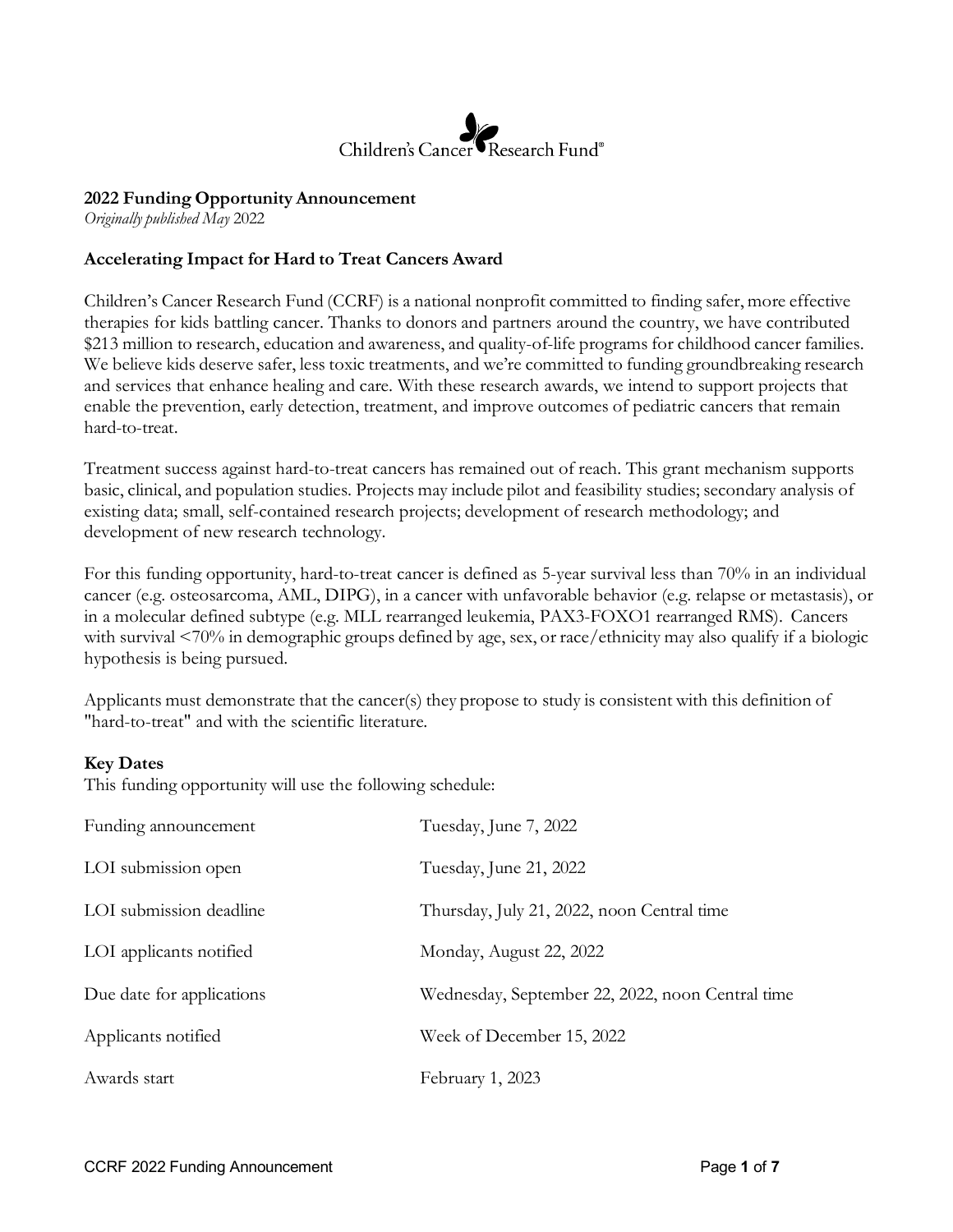All applicants should review all necessary materials using the appropriate templates and forms. Failure to comply with the provided instructions may result in administrative rejection of the application.

# **Award Information**

| Application types | We will accept applications that are new or from a previous pilot study, and<br>applications (R03, R21) that have been reviewed but not funded by National<br>Institutes of Health (NIH). |
|-------------------|-------------------------------------------------------------------------------------------------------------------------------------------------------------------------------------------|
| Number of awards  | Up to 8 awards; maximum of \$250,000 each may be funded                                                                                                                                   |
| Award budget      | A budget for total costs of up to \$125,000 per year may be requested                                                                                                                     |
| Award period      | Maximum project period is 24 months                                                                                                                                                       |

Allowable direct costs include: Salaries, fringe benefits, supplies, sub-contracts, equipment, & travel

- Salary is capped using the current NIH guidance
- Travel: Project-related travel: As needed (must be fully justified); Up to \$2,000 per year for conference travel
- Indirect costs of 10% are allowed
- All sub-contracts and collaborations must be described and well-justified
- Any equipment to be purchased with grant funds must be well-justified

Award requirements:

- Applicants must be PI-eligible at their sponsoring institution
- Awardees are required to commit at least 10 percent of their research effort each year to activities supported by this award
- Applicant U.S. citizenship is not a requirement
- Applications will be accepted only from US-based institutions

Call for Applications Requirements:

- Submission of a letter of intent (LOI) is required
- Follow all instructions and submit all required forms to avoid administrative rejection
- Applications may be rejected based on programmatic or administrative review
- Go to **childrenscancer.org/awards** for LOI/Application instructions and information on how to access the application submission system

We encourage applicants to contact CCRF staff with questions regarding eligibility requirements before submitting an LOI or application. Application questions should be submitted to [grants@childrenscancer.org](mailto:grants@childrenscancer.org)

# Letters of Intent (LOI)

Submission of an LOI is required for all applications. LOIs should be 2 pages (excluding biosketch).

LOIs will be peer reviewed and only those with sufficient merit will be invited to submit a full application. LOI reviews that receive an "unsure" rating will be discussed by the CCRF Research Advisory Committee who will make the final decision on invitations to submit full applications.

#### CCRF 2022 Funding Announcement Page **2** of **7**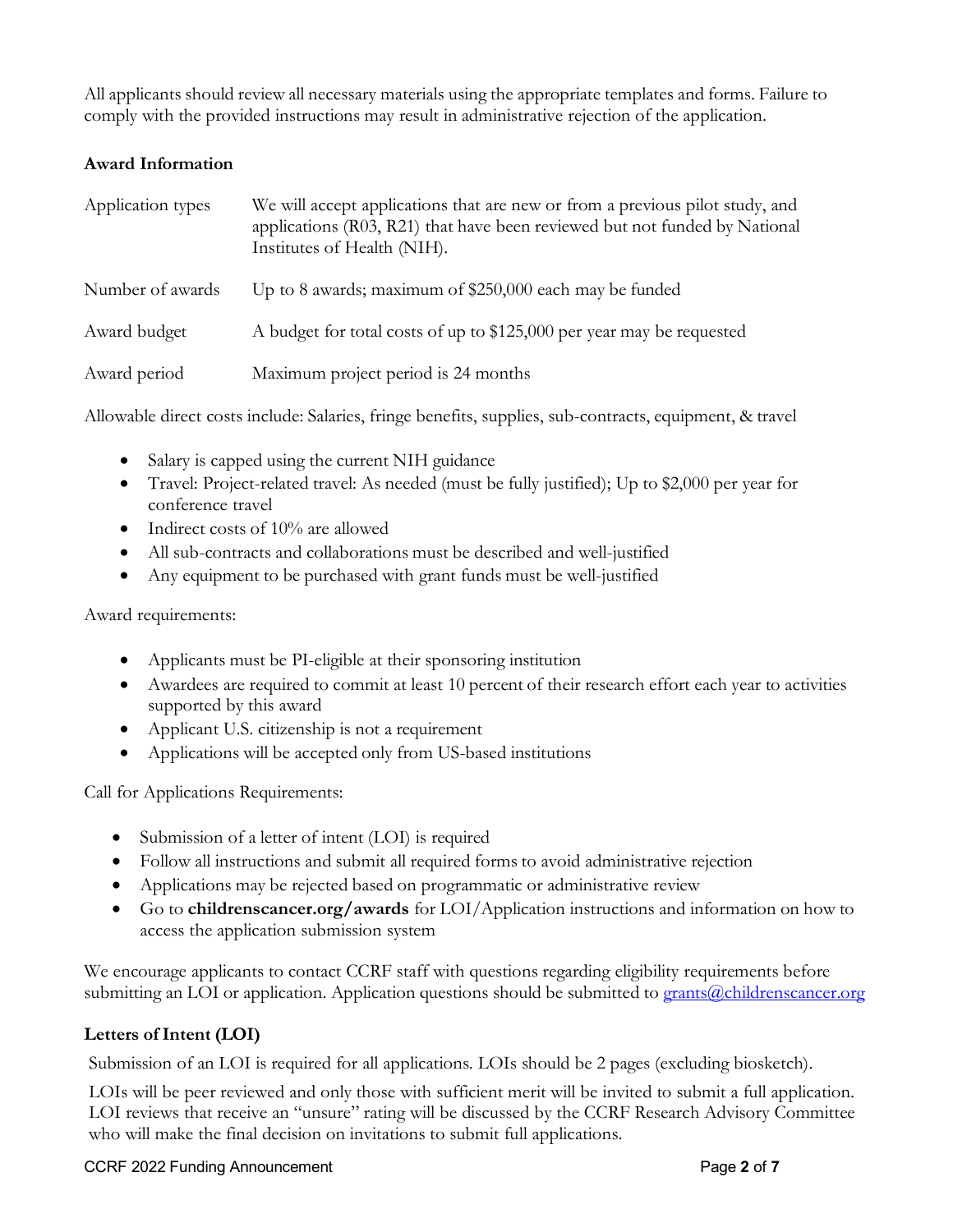A submitted application must be substantially similar in focus to the eligibility requirements as described in the LOI.

LOIs and invited Applications must be submitted electronically using proposalCENTRAL. Go to **childrenscancer.org/awards** for instructions and information on how to access the application submission system.

Once an LOI is approved, the applicant will be notified and the application materials will be made accessible through the CCRF website.

The following components should be provided in 2 pages of the LOI (excluding the biosketch):

- 1. Describe Principal Investigator's current position and background
- 2. Provide a brief summary of the research topic
- 3. Provide an abstract of the research proposal, including the significance, objective, hypotheses, specific aims, and methods to be employed
- 4. Applicants should describe how the proposal will address hard-to-treat cancers
- 5. Applicants should briefly describe their budget request
- 6. Attach an NIH biosketch

### **Resubmission of NIH unfunded applications**

An original grant application submitted to NIH in 2019-2021 as an R03 (small grant) or R21 (exploratory/developmental research) is eligible under this funding announcement. An application not funded by NIH is eligible if the following conditions apply: have been issued a summary statement from a previous review; scored 20<sup>th</sup> percentile or better, or an impact score 3 or better. An eligible applicant must **register and submit an LOI.**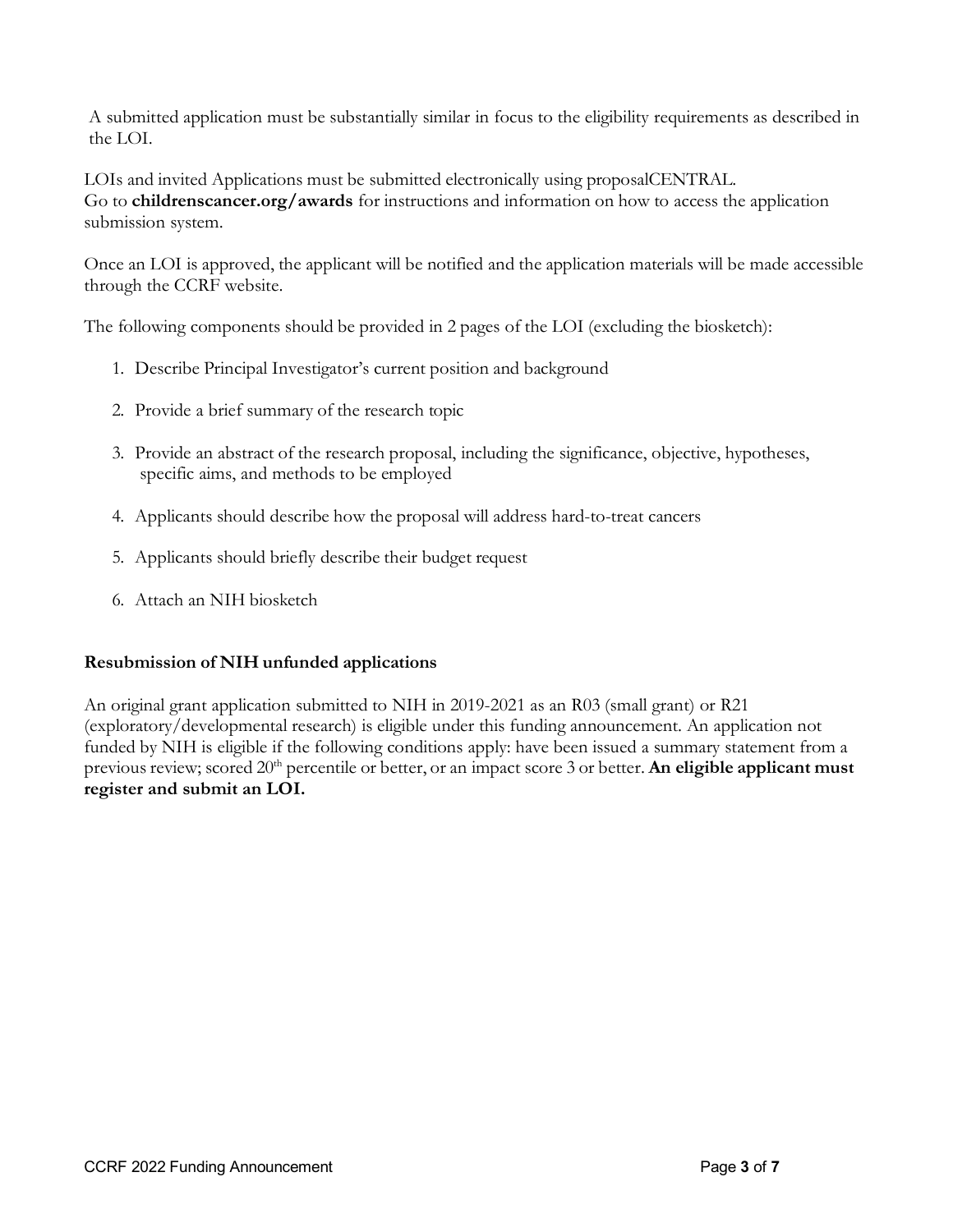## **Children's Cancer Research Fund**

### **Research Grant Policies**

## **Effective January 2022**

Children's Cancer Research Fund (CCRF) is a national nonprofit committed to finding safer, more effective therapies for kids battling cancer. Thanks to donors and partners around the country, we have contributed \$213 million to research, education and awareness, and quality-of-life programs for childhood cancer families. We believe kids deserve safer, less toxic treatments, and we're committed to funding groundbreaking research and services that enhance healing and care.

With our 2022 research awards, we intend to support a variety of project areas including hard to treat cancers, cancer survivorship, and early career research awards. Specific details will be released in Funding Announcements.

## **1. Eligible Individuals (Principal Investigator)**

Any individual(s) with the skills, knowledge, and resources necessary to carry out the proposed research as the Principal Investigator (PI(s)) is invited to work with his/her organization to develop an application for support. Applicants need not be American citizens; however, they must have a paid appointment at an academic, medical, or research institution in the United States.

Anyone serving on the CCRF Research Advisory Committee is not eligible to apply for funding or to receive research support from a CCRF grant, for example as a co-investigator.

In general, the following positions may be designated as PIs in CCRF applications:

- All tenured and tenure-track Assistant, Associate, and Full Professors
- All Research Assistant Professors, Research Associate Professors, Research Professors, and Clinical Professors
- All Adjunct, Visiting, Emeritus, Lecturers or other faculty with have the approval of their Department and Dean of the relevant School or College
- Post-Doctoral Fellows and other trainees with approval of their Department may **only** apply for an Emerging Scientist Award

### **2. Eligible Institutions and Responsibilities**

Any nonprofit research institution based in the US is eligible to apply. CCRF grants are intended for nonprofit institutions located within the United States. An applicant institution should have appropriate resources and infrastructure to support the proposed research, including:

- Adequate facilities and services to manage the award
- Fiscal and grants management infrastructure to support policies including protections for human and animal subjects (e.g., a sponsored-projects office or a contract with an IRB or IACUC).
- Human Subjects or IACUC approval is required as a condition of grant funding.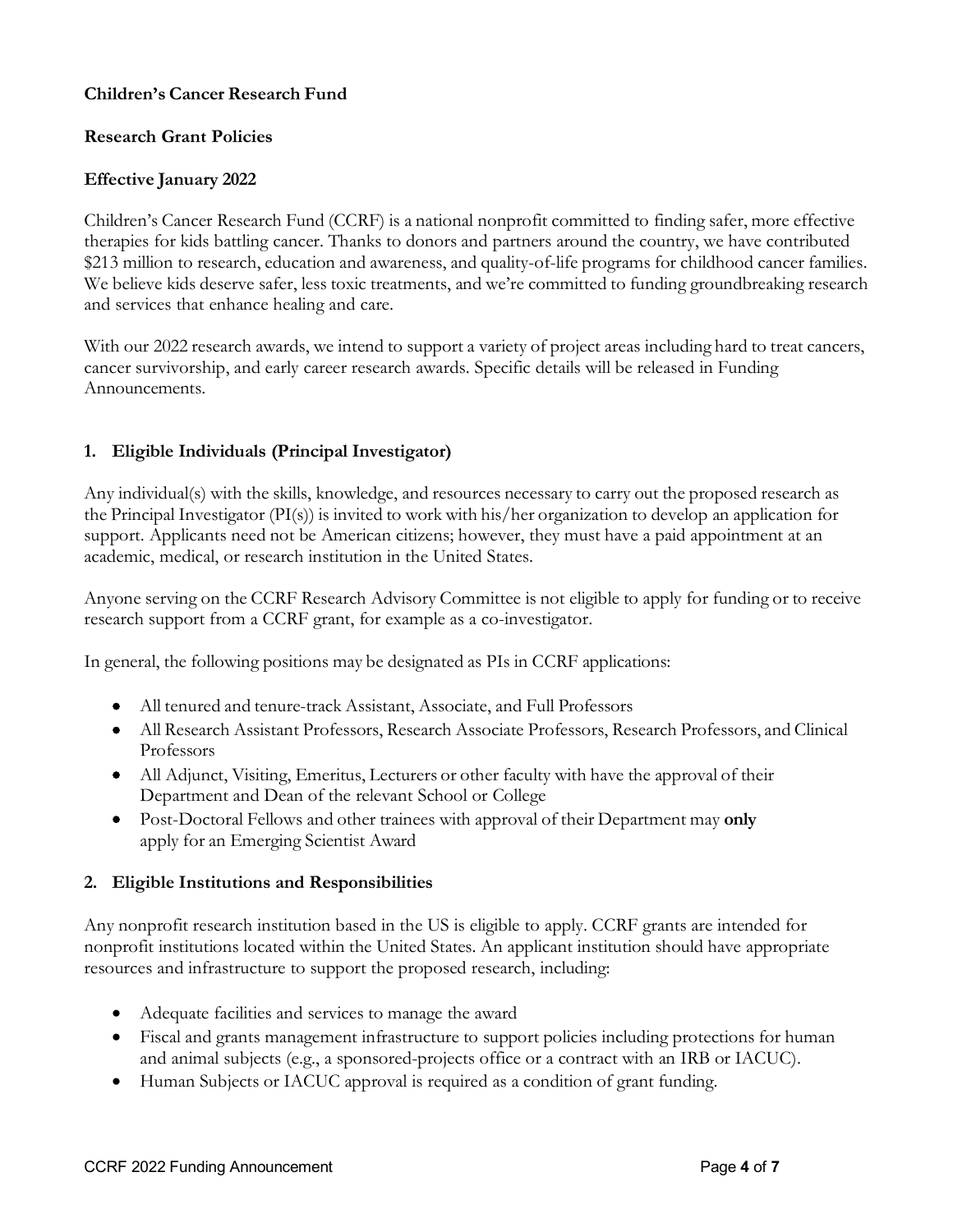To signify agreement with grant policies, an application must be signed by an authorizing official of the institution. The institution is responsible for verifying that all documentation related to the application and grant is correct, including all representations made by any named researcher (e.g. position or title).

It is the responsibility of the institution to immediately report to CCRF any action including recertification, loss of certification, breach of contract, misconduct, or change in employment status for a named researcher with the institution. This includes PI administrative leave, which may occur during the term of any award pertinent to the work described in the grant application.

All applicants should review the Funding Announcement Instructions, and complete all necessary materials using the appropriate templates and forms. Failure to comply with provided instructions may result in administrative rejection of the application. Failure to abide by the terms above, or by any other CCRF policy or procedures, may result in suspension or cancellation of the grant, at the sole discretion of CCRF.

# **3. Data Sharing**

Children's Cancer Research Fund is dedicated to data sharing and interoperability. Please describe the data generated by your research, how it will be [FAIR](https://nam04.safelinks.protection.outlook.com/?url=https%3A%2F%2Fen.wikipedia.org%2Fwiki%2FFAIR_data&data=04%7C01%7Chthompson%40childrenscancer.org%7Caf44b1e530854f983e4e08d932919e45%7C18e4c2b8f8f14f3b824b7b352b1e7f31%7C1%7C0%7C637596423272140712%7CUnknown%7CTWFpbGZsb3d8eyJWIjoiMC4wLjAwMDAiLCJQIjoiV2luMzIiLCJBTiI6Ik1haWwiLCJXVCI6Mn0%3D%7C1000&sdata=wdvxtY%2BQXt2Iga7OUqpIEL2bcdpJxSUaN87yhmotJHk%3D&reserved=0) (findable, accessible, interoperable, reusable), and your plan for sharing and dissemination. Data include any information generated through the research, including clinical data, sequencing data, real-world evidence, etc. As appropriate, please indicate what data standards will be used, and if none are available, how this will be addressed.

Please describe how the data will be shared both during and after the award. Awardees are encouraged to place data into a publicly accessible repository (e.g., dbGaP for genomics). Or describe your organization/campus data sharing policy.

Please also include a description of any protections for privacy and security, including any data governance considerations.

Discuss any intellectual property considerations and how they will be addressed. For any algorithms or tools developed, please discuss what software license will be leveraged and why. Finally, please describe your plan to share your research findings with the wider scientific community.

### **4. Peer Review of Applications**

Each peer review committee includes leaders who are appropriate scientific experts. Reviewers will conduct an independent and confidential review. The top scoring applications will be recommended for funding. After considering the relative merit of the applications, the amount of available funds, and the CCRF objectives, the Research Advisory Committee will review the recommendations and the CCRF Board will approve grants for funding.

### **5. Scientific Merit Score**

CCRF uses the scientific merit categories and rating scale similar to the NIH. Scientific merit scores are assigned by reviewers after evaluating applications in relation to specific grant criteria. Scientific merit scores are assigned according to the following scale: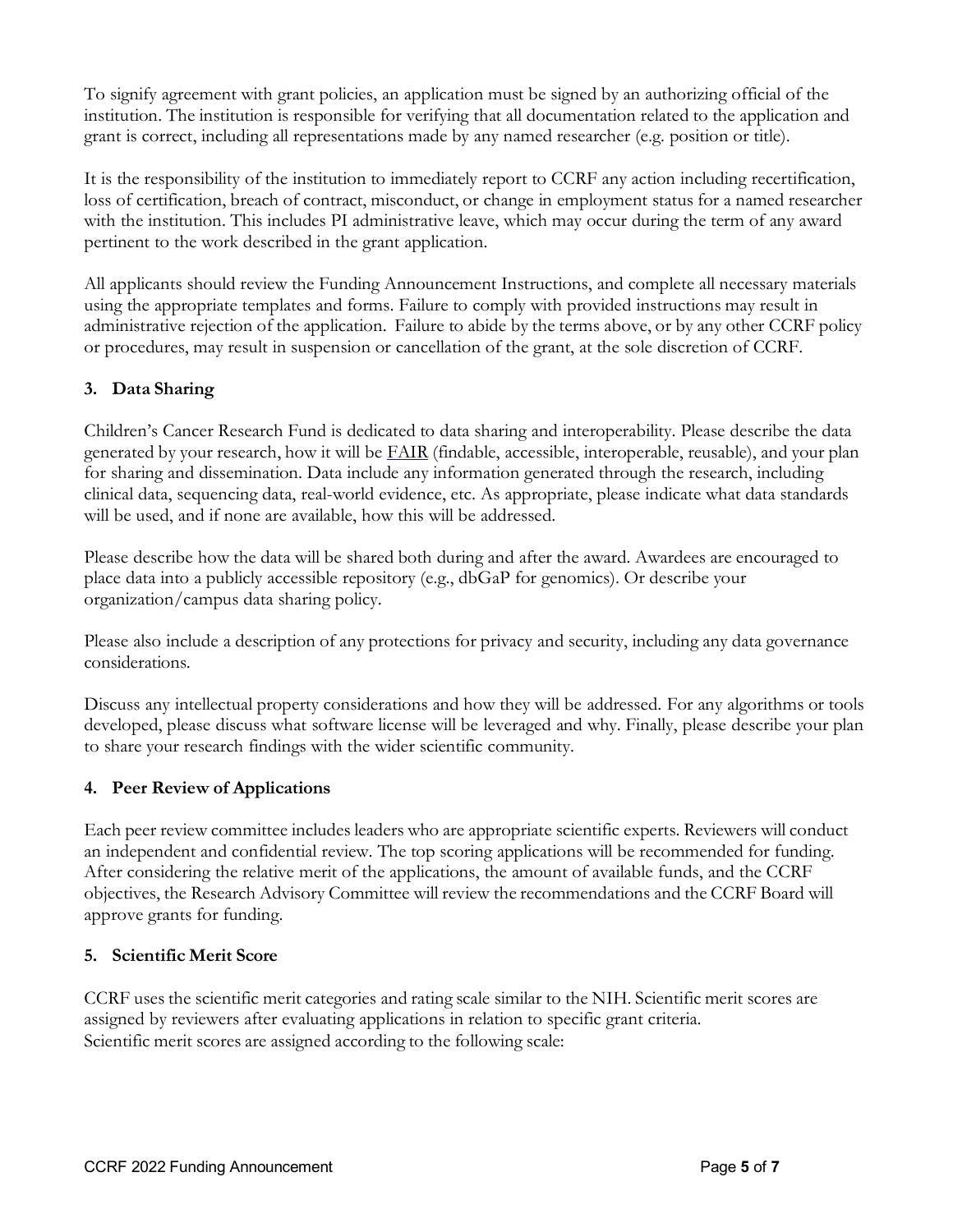| Score                       | Descriptor   | Strengths/Weaknesses                                |
|-----------------------------|--------------|-----------------------------------------------------|
|                             | Exceptional  | Extremely strong with negligible weaknesses         |
| $\mathcal{D}_{\mathcal{L}}$ | Outstanding  | Extremely strong with negligible weaknesses         |
| 3                           | Excellent    | Very strong with only some minor weaknesses         |
| 4                           | Very Good    | Strong but with numerous minor weaknesses           |
| 5                           | Good         | Strong with at least one moderate weakness          |
| 6                           | Satisfactory | Some strengths but also some moderate weaknesses    |
|                             | Fair         | Some strengths but with at least one major weakness |
| 8                           | Marginal     | A few strengths and a few major weaknesses          |
| $\Omega$                    | Poor         | Very few strengths and a few major weaknesses       |

Reviewers assign scores as whole numbers and base their rating on analysis of the proposed research in light of the review criteria. Reviewers are instructed to use the full range of scores. Applications are not compared with one another, but rather each is evaluated according to its potential for advancing the state of knowledge in its particular area.

# **6. Number of Applications**

Applicant organizations may submit more than one application, provided that each application is scientifically distinct. However, CCRF will only accept one application from a PI each calendar year.

# **7. Resubmission of NIH unfunded applications**

An original grant application submitted to NIH in 2019-2021 as an R03 (small grant) or R21 (exploratory/developmental research) is eligible under this funding announcement. An application not funded by NIH is eligible if the following conditions apply: it has been issued a summary statement from a previous review; scored 20<sup>th</sup> percentile or better, or an impact score 3 or better. An eligible applicant with an unfunded NIH application must register and submit an LOI.

# **8. NIH Salary Cap applies to CCRF grants**

Budgets created for CCRF funding should adopt the NIH salary cap (currently \$203,700). A salary cap is defined as a maximum annual rate of salary for full-time effort that can be charged to an award.

# **9. Letters of Intent (LOI) process**

Submission of an LOI is required for certain grant types – see specific Funding Announcement for complete details. LOIs will be reviewed in a 2-step process: CCRF staff will verify consistency with the application